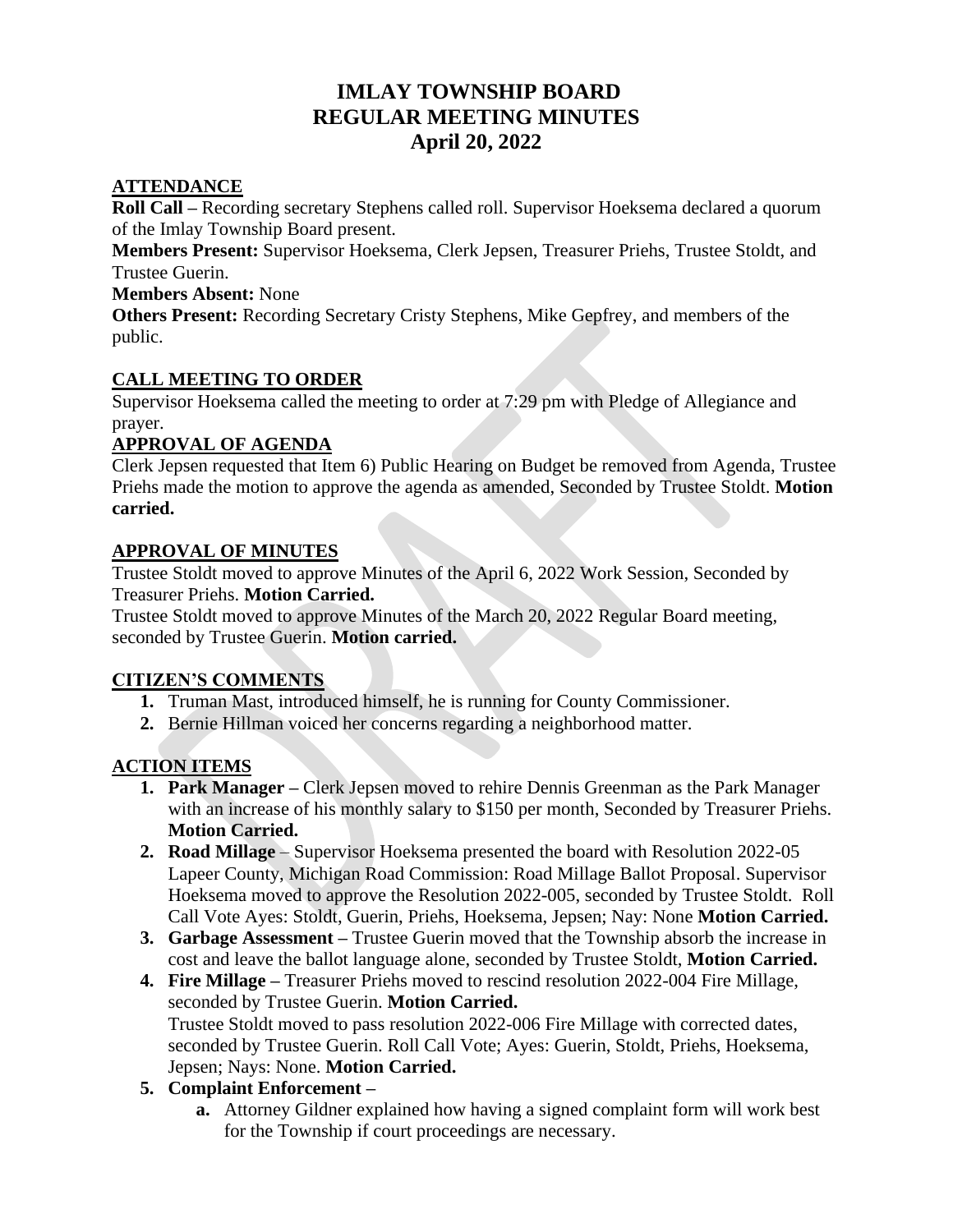- **b.** Attorney Gildner also presented a sample ordinance for landscaping, which the Township Board will submit to the Planning Commission for consideration.
- **c.** A motion has been filed in court regarding the Hawkeye & Friends Dog Rescue & Sanctuary complaint.
- **6. Road Project –** Supervisor Hoeksema presented the Township Board with a list of Road Projects for 2022.
	- **a.** Trustee Stoldt moved to approve the following projects: mowing, dust control, and limestone, seconded by Treasurer Priehs. **Motion Carried.**
	- **b.** The Township Board authorized Supervisor Hoeksema to gather information and arrange a meeting with residents regarding the Doran Road ditching project.

## **OPERATIONAL MONITORING**

- **1. Treasurer's Report-** End of year is complete with Lapeer County. Clerk Jepsen made a motion to approve the Treasurer's Report, Seconded by Trustee Guerin. **Motion Carried.**
- **2. Assessor's Report-** None.
- **3. Planning Commission Report-** They will be holding a public hearing on text amendments for Wedding Barns and Banquet Halls. They are working on text amendments for Mini-Storage units. The Annual Reports has also been presented.
- **4. Cemetery Report-** Will be in the need for more niches in the Mausoleum soon.
- **5. Attorney's Report-** None.
- **6. Road Condition Report-** The are currently working in Imlay Township.
- **7. Enforcement Report-** Ordinance violations were discussed and actions suggested.

#### **BILLS TO BE PAID**

*Bills to be paid-* Treasurer Priehs moved to approve the bills as presented; seconded by Trustee Guerin. **Motion carried.**

# Clerk's Report

# **March 1, 2022 - March 31,2022**

| <b>Checks Pre-Approved and Written</b> |                        |
|----------------------------------------|------------------------|
| (Included as expenses in the budget)   |                        |
|                                        | <b>Total for Month</b> |
| <b>General Fund</b>                    | \$12,534.54            |
| <b>General Fund Payroll</b>            | \$11,698.47            |
| check #14000-14034, 1 eftps            |                        |
| <b>General Fund Fire Protection</b>    | \$0.00                 |
| check#                                 |                        |
| Cemetery Fund                          | \$1,868.85             |
| check #4812-4813                       |                        |
| <b>Permit Fund</b>                     | \$14,000.00            |
| <b>Permit Fund Payroll</b>             | \$1,853.91             |